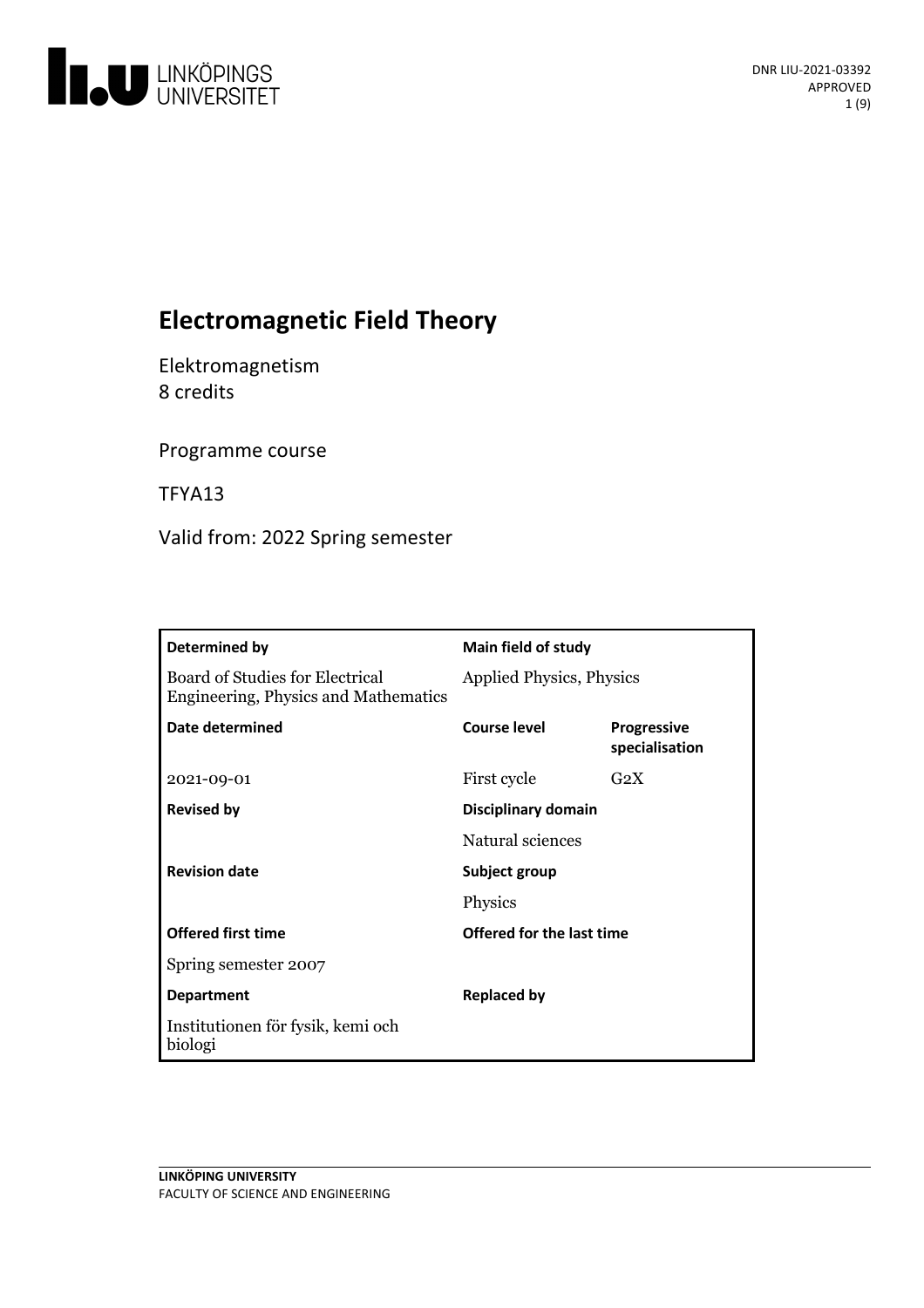## Course offered for

- Master of Science in Applied Physics and Electrical Engineering
- Master of Science in Applied Physics and Electrical Engineering International

# Prerequisites

Calculus with One and Several Variables, Vector Analysis

## Intended learning outcomes

The overall goal is that the student - with the Maxwell equations, MW, as starting point, should be able to define, derive and use basic electromagnetic laws and theorems on problems in physics and electrical engineering. This implies that the student should:

- be familiar with and able to use electromagnetic laws and theorems
- be able to formulate idealized models for electromagnetic problems
- be able to apply electromagnetic theory to solve problems primarily in physics and electrical engineering
- be able to explain in a well structured and logical concise way derivations/relations within electromagnetics as well as between the central concepts of the theory
- be able to formulate, analyze and solve electrostatic problems with the help of a modern numeric computer tool
- be able to use electromagnetic theory to qualitatively explain in a well structured and logical concise way numerically obtained results

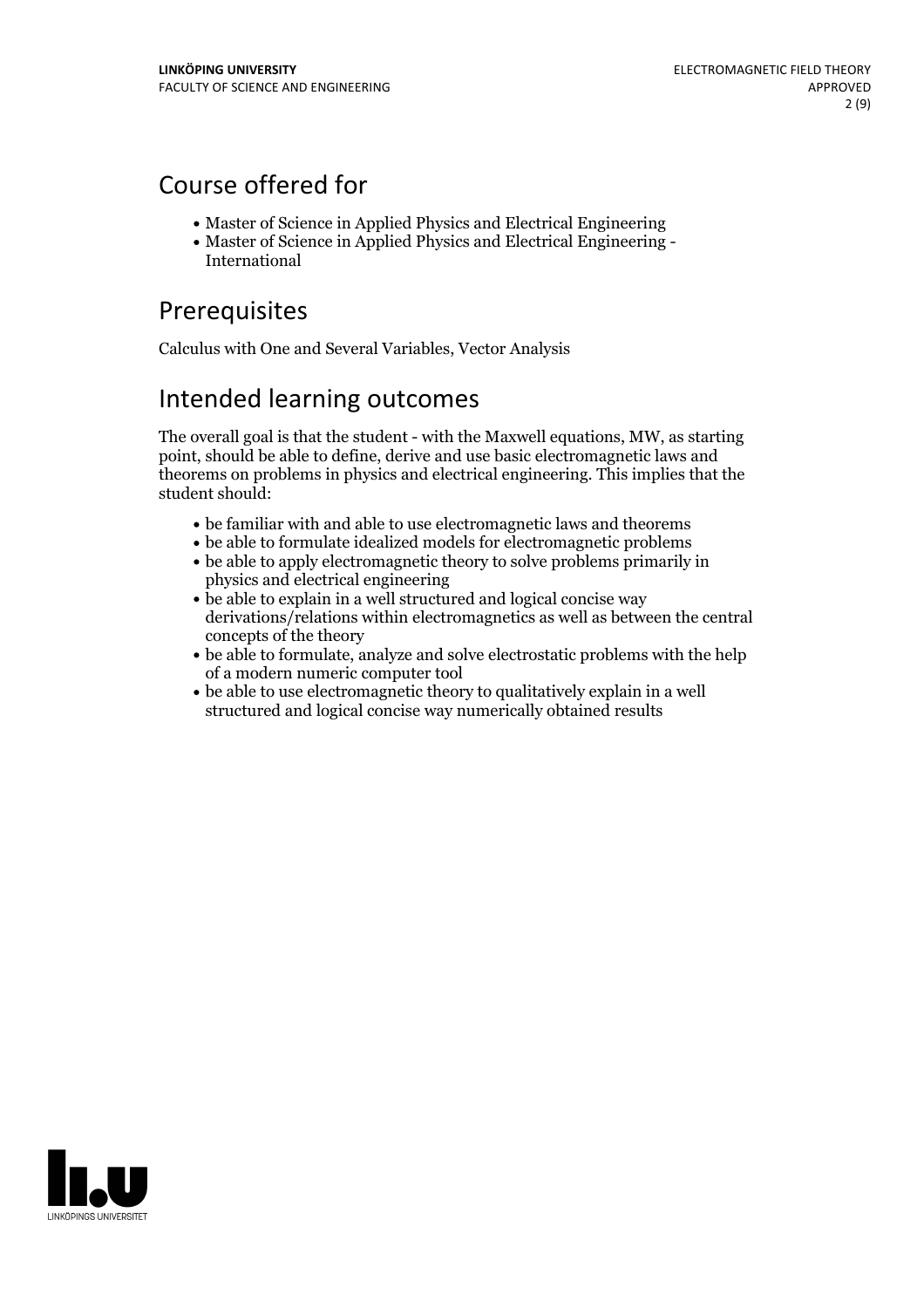## Course content

Electrostatics: Electric Field Intensity, Coulomb's law, Potential, Gauss's law, Poisson's and Laplace's Equations, Capacitance, Dielectrics, Electric Dipole, Polarization, Electrostatic Energy and Forces, Method of Images.

Steady Electric Currents: Current Density, Equation of Continuity, Resistance, Joule's law. Magnetostatics: Magnetic Flux Density, Biot-Savart law, Ampere's Circuital law, Vector Magnetic Potential, Magnetic Materials, Magnetic Circuits, Magnetic Dipole, Magnetization, Magnetostatic Energy and Forces, Motion of Charged Particles in Electromagnetic Fields.

Time-Varying Electromagnetic Fields: Induction, Faraday's law, Inductance, Electromotive Force, Displacement Current Density, Skin Effect, Electromagnetic Waves, Poynting Vector.

Snell's laws of reflection and refraction, and Fresnel's formulas are derived from electromagnetics. Certain applications of electromagnetics on waveguides. The finite-elemet-method in two dimensions will be briefly introduced for electrostatic problems.

The different parts of the course are presented as specific applications of Maxwell's equations.

# Teaching and working methods

The course consists of lectures in connection to problem solving sessions and computer simulations.

## Examination

TEN<sub>1</sub> Written examination 7.5 credits U, 3, 4, 5 UPG1 Examination 0.5 credits U, G Optional course modules can provide points that may be counted on the written exam.

## Grades

Four-grade scale, LiU, U, 3, 4, 5

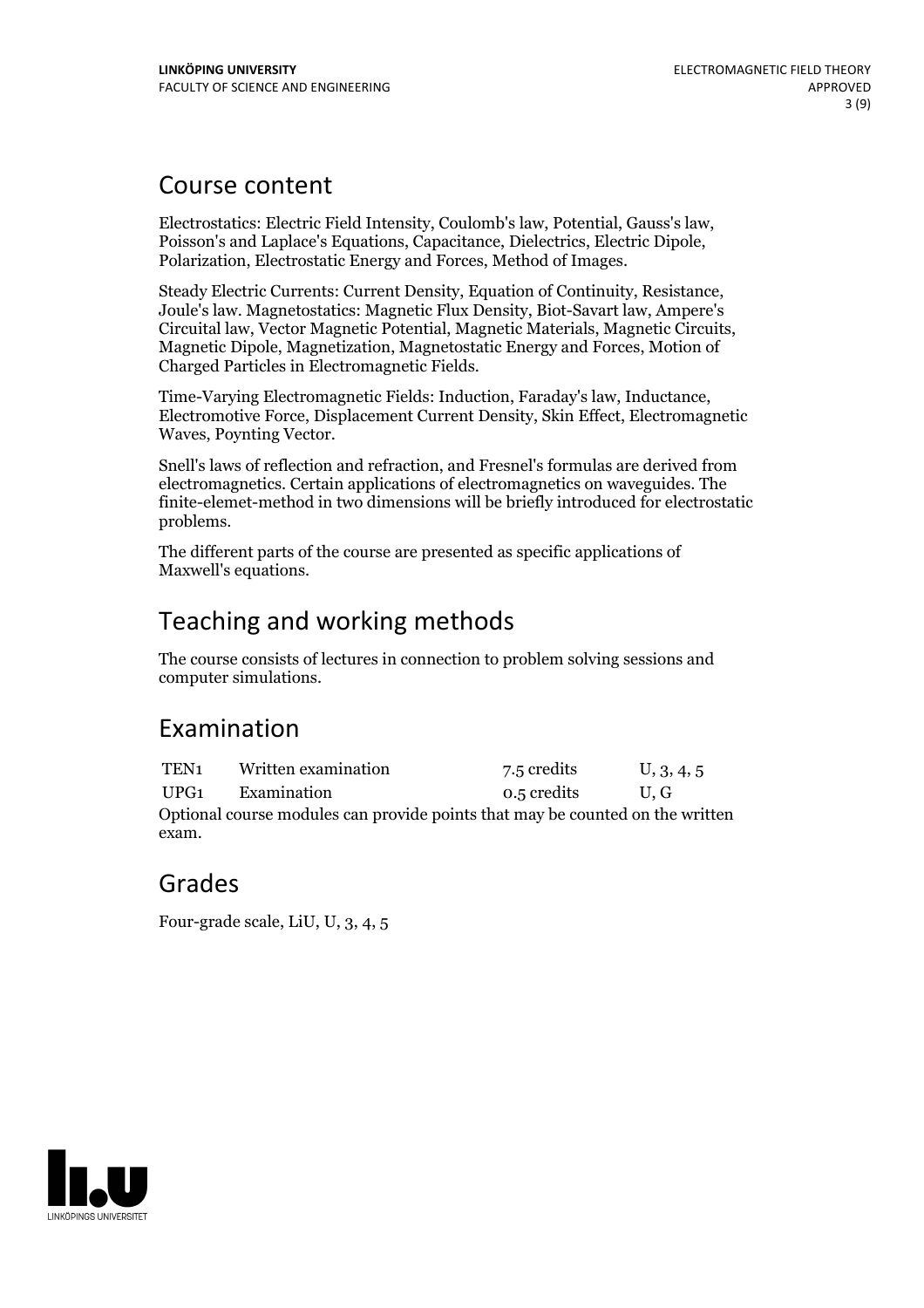## Other information

Supplementary courses: Classical Electrodynamics

### **About teaching and examination language**

The teaching language is presented in the Overview tab for each course. The examination language relates to the teaching language as follows:

- If teaching language is "Swedish", the course as a whole could be given in Swedish, or partly in English. Examination language is Swedish, but parts
- of the examination can be in English. If teaching language is "English", the course as <sup>a</sup> whole is taught in English. Examination language is English. If teaching language is "Swedish/English", the course as <sup>a</sup> whole will be
- taught in English if students without prior knowledge of the Swedish language participate. Examination language is Swedish or English depending on teaching language.

#### **Other**

The course is conducted in a manner where both men's and women's experience and knowledge are made visible and developed.

The planning and implementation of a course should correspond to the course syllabus. The course evaluation should therefore be conducted with the course syllabus as a starting point.

If special circumstances prevail, the vice-chancellor may in a special decision specify the preconditions for temporary deviations from this course syllabus, and delegate the right to take such decisions.

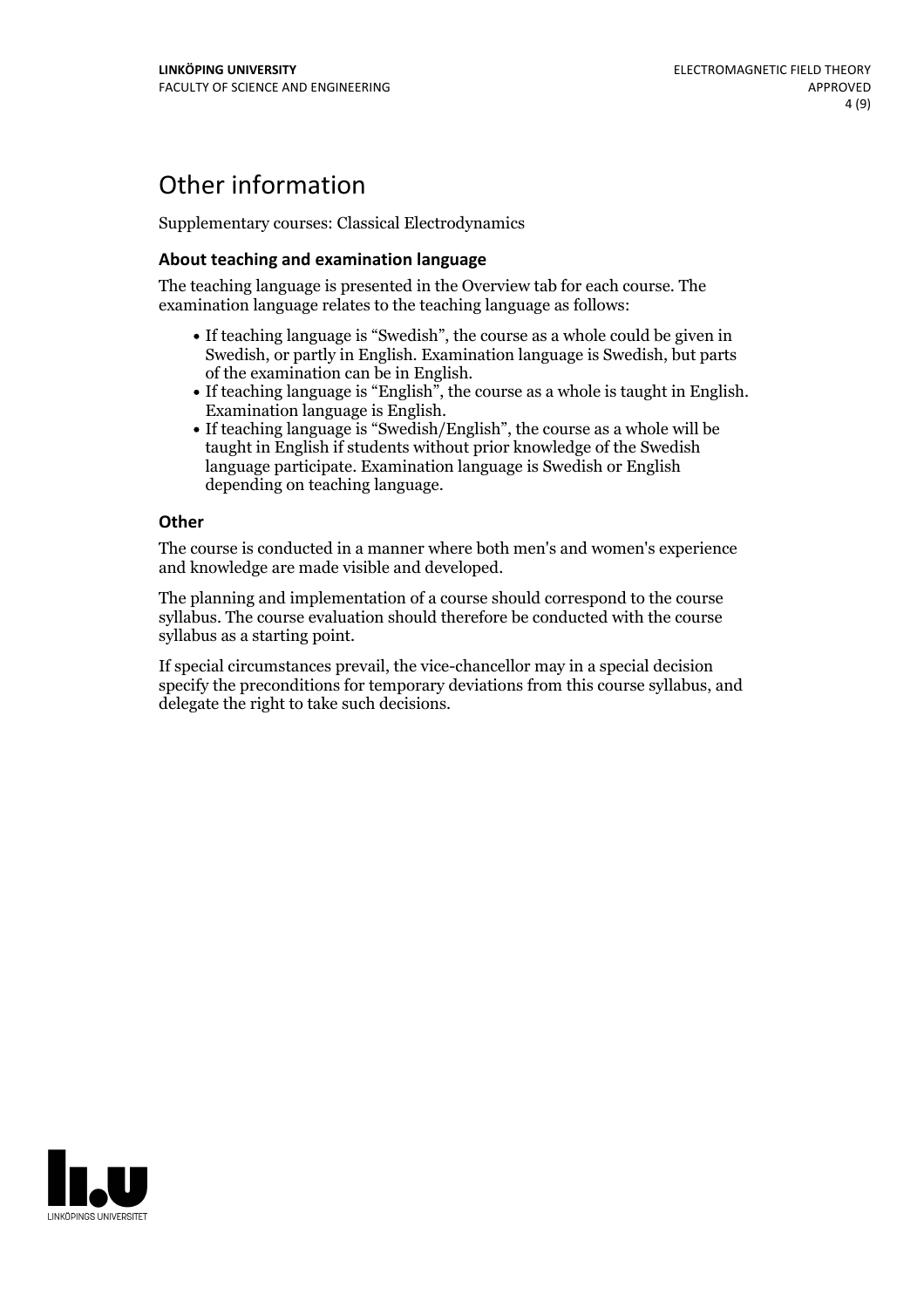## **Common rules**

## Course syllabus

A syllabus must be established for each course. The syllabus specifies the aim and contents of the course, and the prior knowledge that a student must have in order to be able to benefit from the course.

## Timetabling

Courses are timetabled after a decision has been made for this course concerning its assignment to a timetable module.

### Interruption in and deregistration from a course

The LiU decision, Guidelines concerning confirmation of participation in education (Dnr LiU-2020-02256), states that interruptions in study are to be recorded in Ladok. Thus, all students who do not participate in a course for which they have registered must record the interruption, such that the registration on the course can be removed. Deregistration from or interrupting a course is carried out using <sup>a</sup> web-based form: https://www.lith.liu.se/for- [studenter/kurskomplettering?l=en.](https://www.lith.liu.se/for-studenter/kurskomplettering?l=en)

## Cancelled courses and changes to the course syllabus

Courses with few participants (fewer than 10) may be cancelled or organised in a manner that differs from that stated in the course syllabus. The Dean is to deliberate and decide whether a course is to be cancelled or changed from the course syllabus.

## Guidelines relating to examinations and examiners

For details, see Guidelines for education and examination for first-cycle and second-cycle education at Linköping University, Dnr LiU-2020-04501 [\(http://styrdokument.liu.se/Regelsamling/VisaBeslut/917592\)](http://styrdokument.liu.se/Regelsamling/VisaBeslut/917592).

An examiner must be employed as a teacher at LiU according to the LiU Regulations for Appointments, Dnr LiU-2021-01204 [\(https://styrdokument.liu.se/Regelsamling/VisaBeslut/622784](https://styrdokument.liu.se/Regelsamling/VisaBeslut/622784)). For courses in second-cycle, the following teachers can be appointed as examiner: Professor (including Adjunct and Visiting Professor), Associate Professor (including Adjunct), Senior Lecturer (including Adjunct and Visiting Senior Lecturer), Research Fellow, or Postdoc. For courses in first-cycle, Assistant Lecturer (including Adjunct and Visiting Assistant Lecturer) can also be appointed as examiner in addition to those listed for second-cycle courses. In exceptional cases, a Part-time Lecturer can also be appointed as an examiner at both first- and second cycle, see Delegation of authority for the Board of Faculty of Science and Engineering.

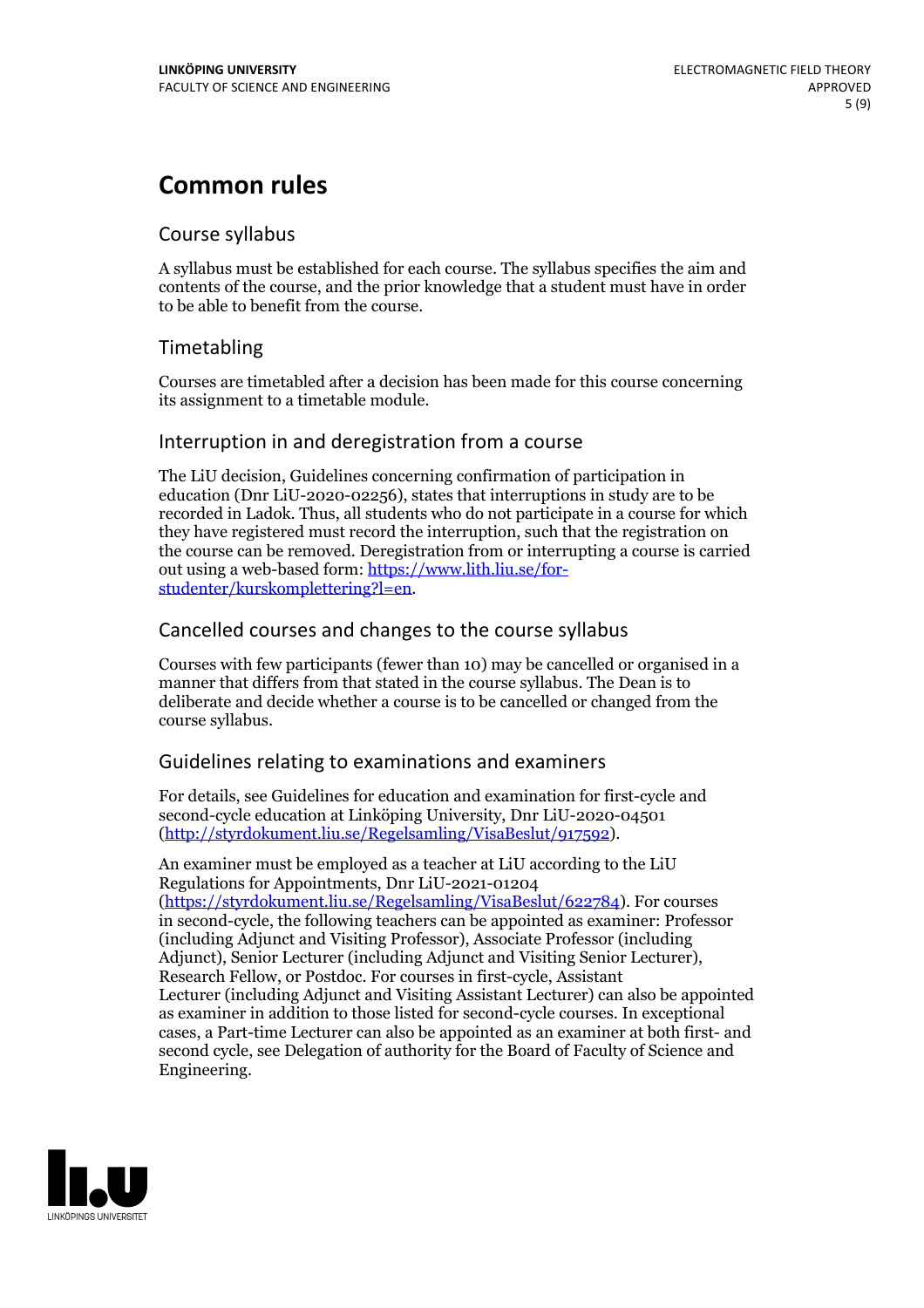## Forms of examination

#### **Principles for examination**

Written and oral examinations and digital and computer-based examinations are held at least three times a year: once immediately after the end of the course, once in August, and once (usually) in one of the re-examination periods. Examinations held at other times are to follow a decision of the faculty programme board.

Principles for examination scheduling for courses that follow the study periods:

- courses given in VT1 are examined for the first time in March, with re-examination in June and August
- courses given in VT2 are examined for the first time in May, with re-examination in August and October
- courses given in HT1 are examined for the first time in October, with re-examination in January and August
- courses given in HT2 are examined for the first time in January, with re-examination in March and in August.

The examination schedule is based on the structure of timetable modules, but there may be deviations from this, mainly in the case of courses that are studied and examined for several programmes and in lower grades (i.e. 1 and 2).

Examinations for courses that the faculty programme board has decided are to be held in alternate years are held three times during the school year in which the course is given according to the principles stated above.

Examinations for courses that are cancelled orrescheduled such that they are not given in one or several years are held three times during the year that immediately follows the course, with examination scheduling that corresponds to the scheduling that was in force before the course was cancelled or rescheduled.

When a course, or a written examination (TEN, DIT, DAT), is given for the last time, the regular examination and two re-examinations will be offered. Thereafter, examinations are phased out by offering three examinations during the following academic year at the same times as the examinations in any substitute course. If there is no substitute course, three examinations will be offered during re- examination periods during the following academic year. Other examination times are decided by the faculty programme board. In all cases above, the examination is also offered one more time during the academic year after the following, unless the faculty programme board decides otherwise. In total, 6 re-examinations are offered, of which 2 are regular re-examinations. In the examination registration system, the examinations given for the penultimate time and the last time are denoted.

If a course is given during several periods of the year (for programmes, or on different occasions for different programmes) the faculty programme board or boards determine together the scheduling and frequency of re-examination occasions.

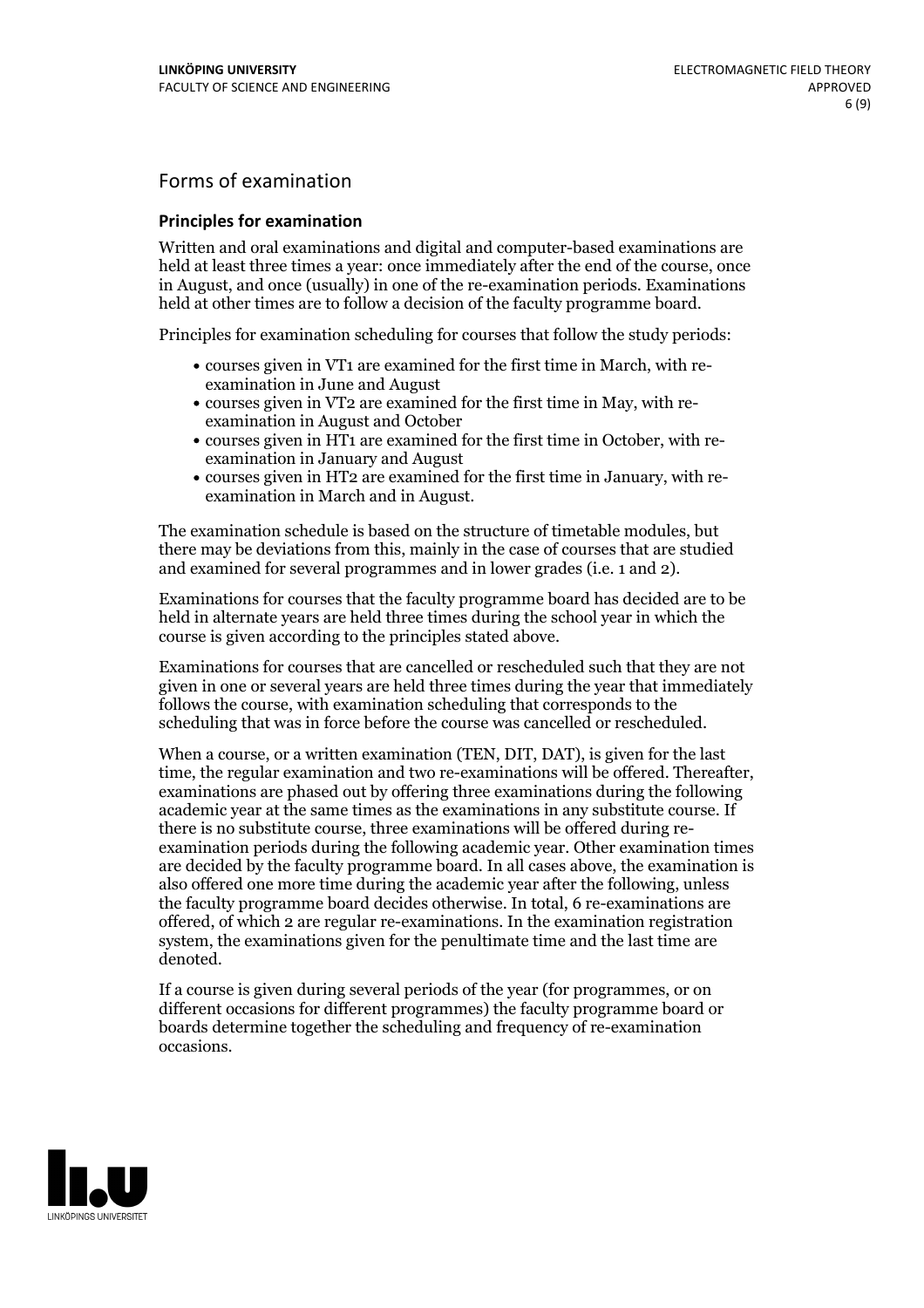### **Retakes of other forms of examination**

Regulations concerning retakes of other forms of examination than written examinations and digital and computer-based examinations are given in the LiU guidelines for examinations and examiners, [http://styrdokument.liu.se/Regelsamling/VisaBeslut/917592.](http://styrdokument.liu.se/Regelsamling/VisaBeslut/917592)

#### **Course closure**

For Decision on Routines for Administration of the Discontinuation of Educational Programs, Freestanding Courses and Courses in Programs, see DNR LiU-2021-04782. After a decision on closure and after the end of the discontinuation period, the students are referred to a replacement course (or similar) according to information in the course syllabus or programme syllabus. If a student has passed some part/parts of a closed program course but not all, and there is an at least partially replacing course, an assessment of crediting can be made. Any crediting of course components is made by the examiner.

### **Registration for examination**

In order to take an written, digital or computer-based examination, registration in advance is mandatory, see decision in the university's rule book [https://styrdokument.liu.se/Regelsamling/VisaBeslut/622682.](https://styrdokument.liu.se/Regelsamling/VisaBeslut/622682) An unregistered student can thus not be offered a place. The registration is done at the Student Portal or in the LiU-app during the registration period. The registration period opens 30 days before the date of the examination and closes 10 days before the date of the examination. Candidates are informed of the location of the examination by email, four days in advance.

### **Code of conduct for students during examinations**

Details are given in a decision in the university's rule book: <http://styrdokument.liu.se/Regelsamling/VisaBeslut/622682>.

#### **Retakes for higher grade**

Students at the Institute of Technology at LiU have the right to retake written examinations and digital and computer-based examinations in an attempt to achieve a higher grade. This is valid for all examination components with code "TEN", "DIT" and "DAT". The same right may not be exercised for other examination components, unless otherwise specified in the course syllabus.

A retake is not possible on courses that are included in an issued degree diploma.

#### **Grades**

The grades that are preferably to be used are Fail (U), Pass (3), Pass not without distinction  $(4)$  and Pass with distinction  $(5)$ .

- Grades U, 3, 4, 5 are to be awarded for courses that have written or digital examinations.<br>• Grades Fail (U) and Pass (G) may be awarded for courses with a large
- degree of practical components such as laboratory work, project work and

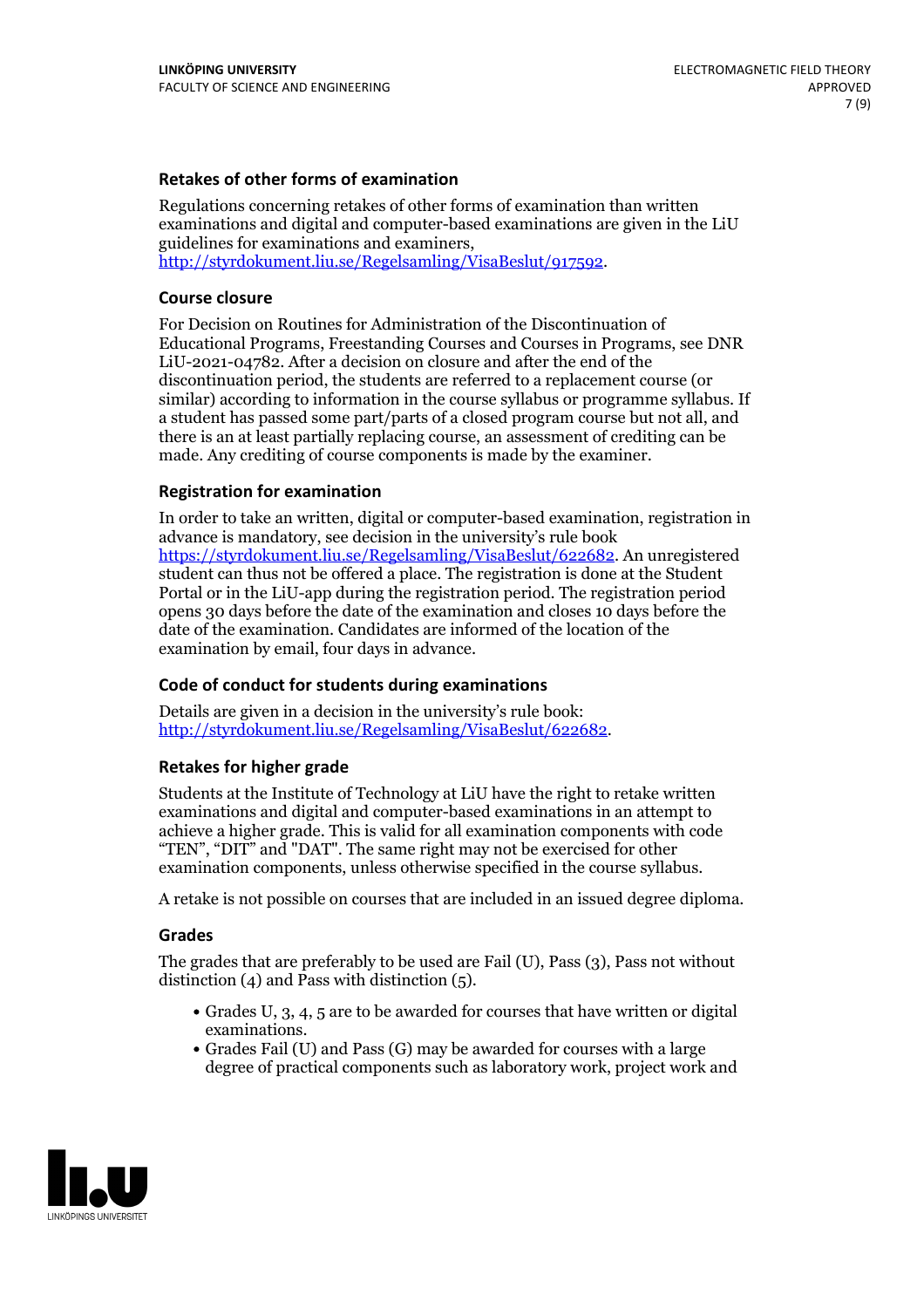group work.<br>• Grades Fail (U) and Pass (G) are to be used for degree projects and other independent work.

### **Examination components**

The following examination components and associated module codes are used at the Faculty of Science and Engineering:

- Grades U, 3, 4, 5 are to be awarded for written examinations (TEN) and
- digital examinations (DIT).<br>• Examination components for which the grades Fail (U) and Pass (G) may be awarded are laboratory work (LAB), project work (PRA), preparatory written examination (KTR), digital preparatory written examination (DIK), oral examination (MUN), computer-based examination (DAT), home
- assignment (HEM), and assignment (UPG).<br>• Students receive grades either Fail (U) or Pass (G) for other examination components in which the examination criteria are satisfied principally through active attendance such as tutorial group (BAS) or examination item
- (MOM).<br>• Grades Fail (U) and Pass (G) are to be used for the examination components Opposition (OPPO) and Attendance at thesis presentation (AUSK) (i.e. part of the degree project).

In general, the following applies:

- 
- Mandatory course components must be scored and given <sup>a</sup> module code. Examination components that are not scored, cannot be mandatory. Hence, it is voluntary to participate in these examinations, and the voluntariness must be clearly stated. Additionally, if there are any associated conditions to
- the examination component, these must be clearly stated as well.<br>• For courses with more than one examination component with grades U,3,4,5, it shall be clearly stated how the final grade is weighted.

For mandatory components, the following applies (in accordance with the LiU Guidelines for education and examination for first-cycle and second-cycle education at Linköping University,<br>[http://styrdokument.liu.se/Regelsamling/VisaBeslut/917592\)](http://styrdokument.liu.se/Regelsamling/VisaBeslut/917592):

If special circumstances prevail, and if it is possible with consideration of the nature of the compulsory component, the examiner may decide to replace the compulsory component with another equivalent component.

For possibilities to alternative forms of examinations, the following applies (in accordance with the LiU Guidelines for education and examination for first-cycle [http://styrdokument.liu.se/Regelsamling/VisaBeslut/917592\)](http://styrdokument.liu.se/Regelsamling/VisaBeslut/917592):

If the LiU coordinator for students with disabilities has granted a student the right to an adapted examination for a written examination in an examination hall, the student has the right to it.